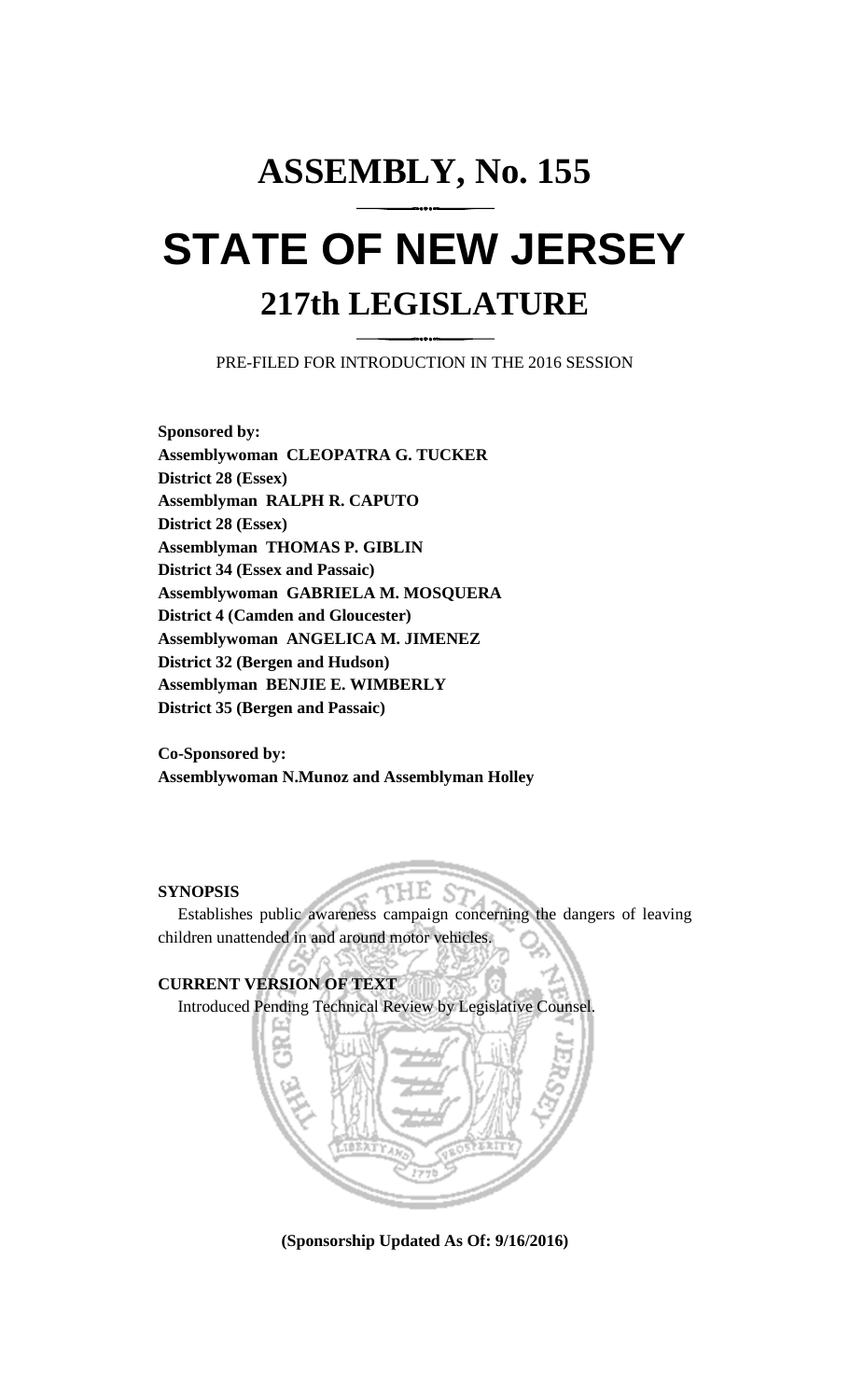$\mathcal{D}_{\mathcal{L}}$ 

 **AN ACT** concerning unattended children in motor vehicles and supplementing Title 39 of the Revised Statutes. **BE IT ENACTED** *by the Senate and General Assembly of the State of New Jersey:* 1. The Legislature finds and declares that: a. Statistics show that, on average, 38 children die each year from heat-related deaths after being trapped inside motor vehicles, and even the most well intentioned parents or caregivers can unknowingly leave a sleeping baby in a car resulting in the child's injury or even death. b. The temperature of a vehicle, even with an open window, can rise rapidly and a child may easily incur heat stroke, causing brain damage or death within minutes. c. In addition to heat stroke, the consequences of leaving a child unattended in and around a motor vehicle include the dangers of abduction, strangulation, trunk entrapment, being run over, and personal injuries caused by accidental and uncontrolled movement of the vehicle. d. While motor vehicle related injuries are a leading cause of death among children in the United States, the deaths and injuries caused by leaving children unattended in and around motor vehicles are predictable and preventable and can be greatly reduced with increased awareness of the risks associated with this dangerous practice. e. A public awareness campaign to provide information to, and promote educational programs for, families, teachers, and community members regarding the dangers of children being left unattended in and around motor vehicles is in the public interest and will serve the interests of public safety in this State. 2. a. The Division of Highway Traffic Safety in the Department of Law and Public Safety, in consultation with the Department of Children and Families, shall establish a public awareness campaign to provide information to the general public concerning: (1) the dangers of leaving a child unattended in and around a motor vehicle; and (2) preventative measures that may be taken by parents or guardians to promote child safety and protect against injuries or death caused by leaving a child unattended in and around a motor vehicle. b. The Director of the Division of Highway Traffic Safety shall provide printed and electronic educational materials concerning child safety in and around motor vehicles and shall disseminate those materials: to child care centers licensed pursuant to P.L.1983, c.492 (C.30:5B-1 et seq.); at public venues throughout the State; and by any other means as the director may determine, in